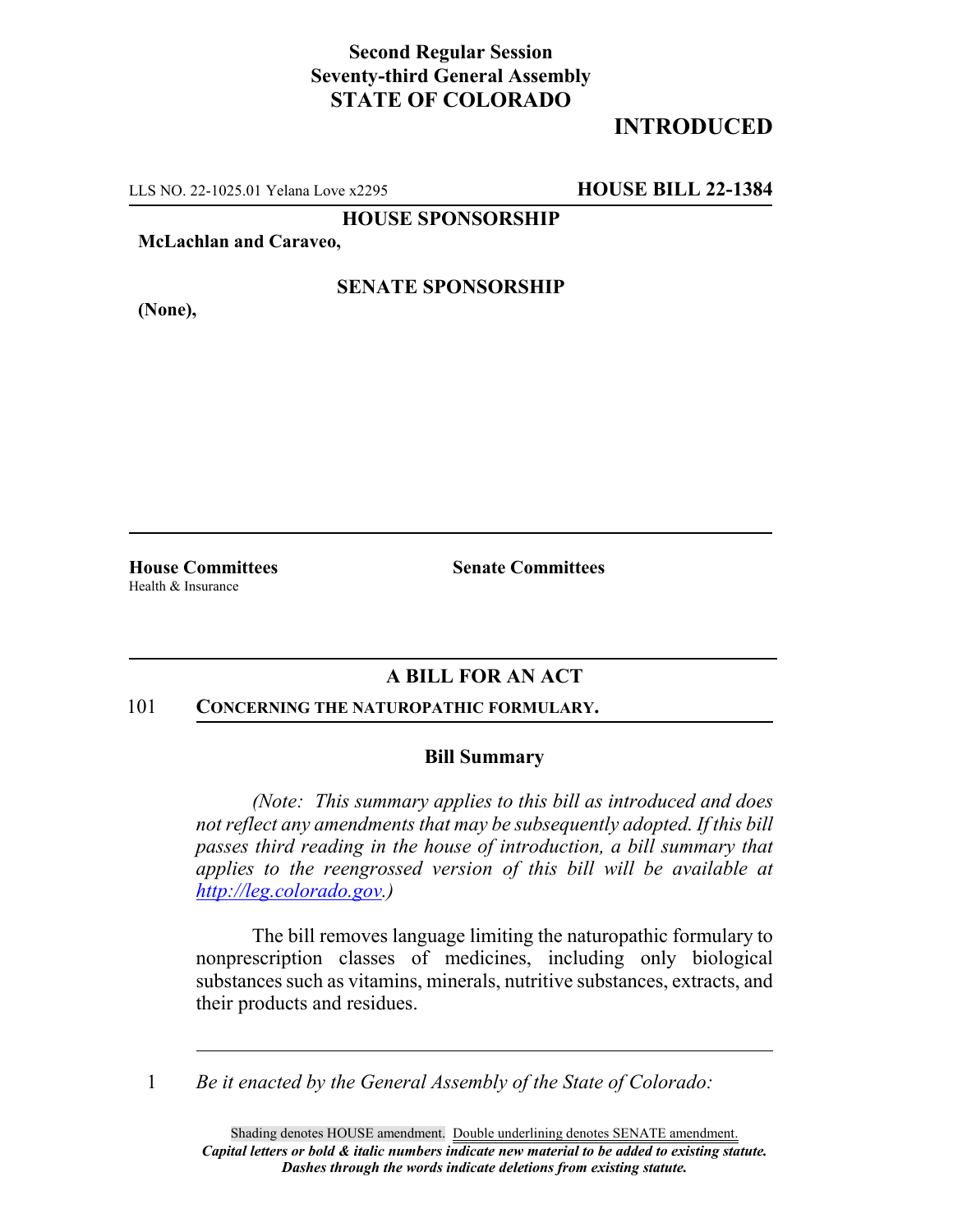- **SECTION 1.** In Colorado Revised Statutes, 12-250-103, **amend** 2  $(12)$  as follows:
- **12-250-103. Definitions.** As used in this article 250, unless the context otherwise requires:

5 (12) "Naturopathic formulary" means the list of nonprescription classes of medicines determined by the director that naturopathic doctors use in the practice of naturopathic medicine. "Naturopathic formulary" includes any prescription substance or device that is authorized under this article 250.

 **SECTION 2.** In Colorado Revised Statutes, 12-250-104, **amend** 11  $(2)(c)(II)$  as follows:

 **12-250-104. Naturopathic medicine advisory committee - creation - membership - duties.** (2) The advisory committee shall meet at least once each year to:

 (c) (II) Make recommendations to the director on whether there should be additions, other than controlled substances, to the naturopathic formulary. Possible additions may include only biological substances 18 including vitamins, minerals, nutritive substances, extracts, and their 19 products and residues.

 **SECTION 3.** In Colorado Revised Statutes, 12-250-106, **amend** 21  $(1)(c)(I)(G)$  as follows:

 **12-250-106. Practice of naturopathic medicine by naturopathic doctors - exclusions - protected activities - definition - rules.** (1) The practice of naturopathic medicine by a naturopathic doctor includes the following:

 (c) (I) Obtaining, dispensing, administering, ordering, or prescribing, as specified, medicines listed in the naturopathic formulary,